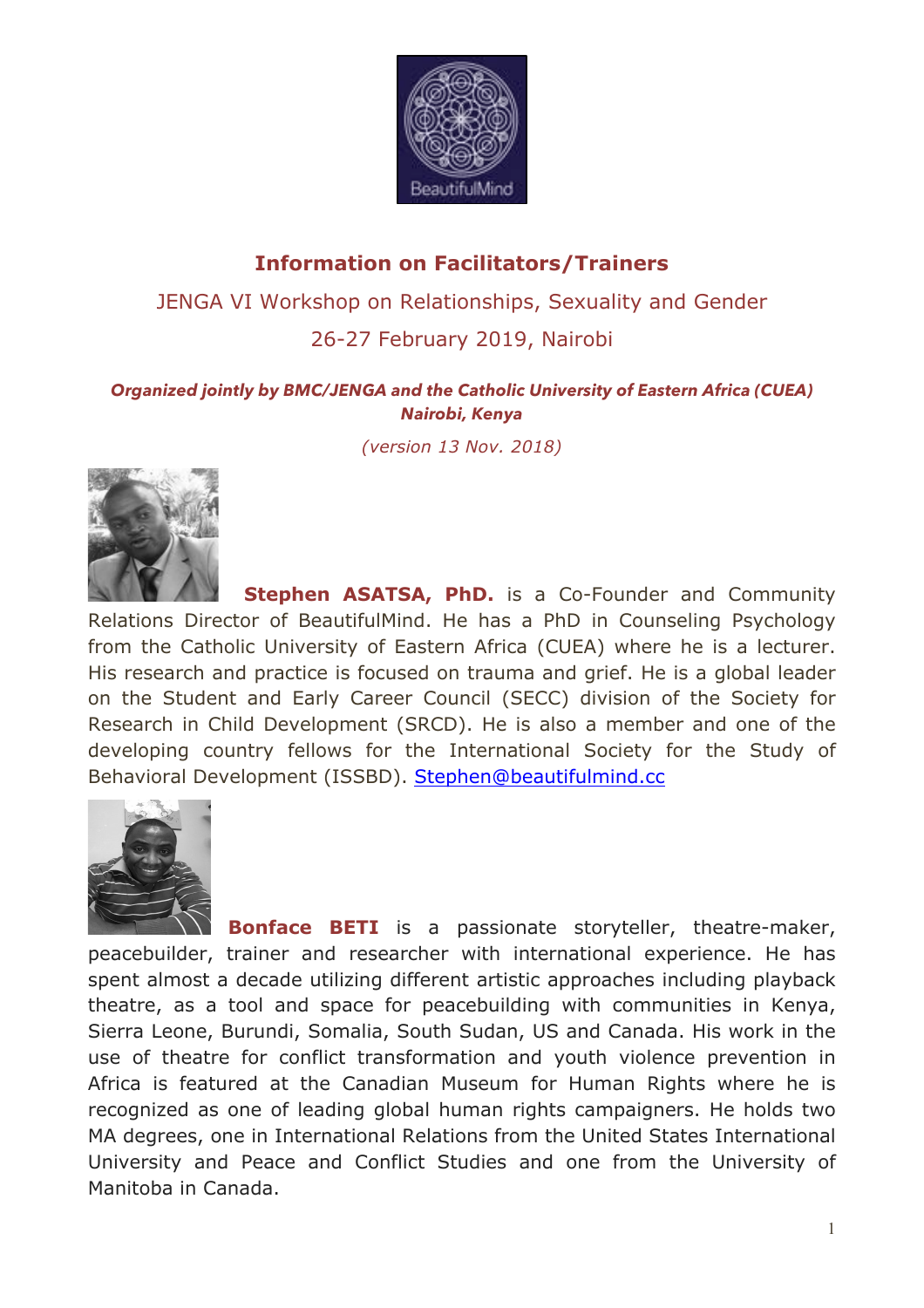



 **Dr. Med. Christine FRITZ** is specialized in Orthomolecular Medicine, Bio-identical Hormones, Stress Medicine, Addictions Treatment and Sexual Health. With a private practice in Germany, she also works for the Kusnacht Practice Addictions Clinic in Zurich.



 **Ms. Julie GITHIRI-GOKO** is a Couple, Individual, and Adolescent Psychosexual Psychotherapist based in Hurlingham, Nairobi (Kenya). She has a background in Mental health Nursing, Sexual health, Training and Teaching adults and adolescents. She writes a monthly column for Couture Magazine. http://www.coutureafricamag.com/



**Elizabeth LEUENBERGER** has an M.A. in Depth Psychology/Jungian and Archetypal Studies, is working on her PhD at Pacifica Graduate Institute in California and is a Training Candidate at the CG Jung Institute of Analytical Psychology in Zürich (Switzerland). She is interested in the healing power of music and presented this topic at the JENGA III Workshop in Nairobi in 2016.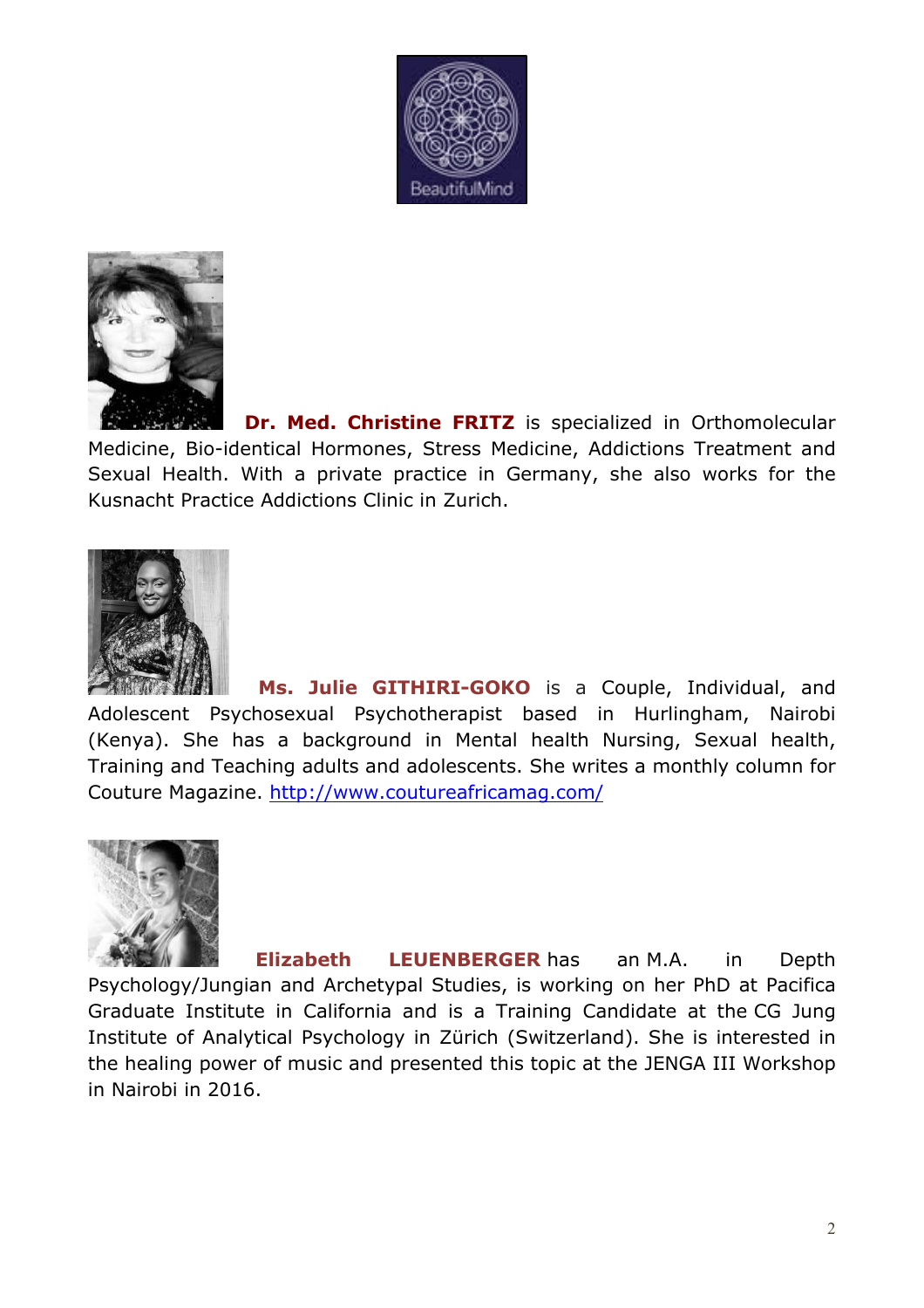



 **Andreas MICHEL, PhD**. has a Diploma from the CG Jung Institute of Analytical Psychology in Zürich, a PhD in Political Science, an M.Sc. in Psychology and an MA in History, Political Science and International Law. Formerly working in the financial sector in country risk assessment and public policy, he is now nearly 20 years in private practice as a Psychotherapist and Psychoanalyst, working with adults and couples. He is also a Training Analyst, Supervisor and Teacher at the C.G. Jung Institute in Zürich.



**Iregi MWENJA** left a well-paying job as a Country Director of an International NGO to establish a MHPSS non-profit Psychiatric Disability Organization (PDO) through which he runs the Nakuru Women's Mental Health Project. He is also an Acumen Fellow (2018). PDO works to foster mental healthcare and advance the rights of people with mental illness through advocacy, providing free therapy and promoting socio-economic empowerment for people living with psychosocial disabilities.



**Dr. Med. Dorothea MÜLLER** is the Chief Psychiatrist of the CG Jung Ambulatorium and a lecturer at the CG Jung Institute of Analytical Psychology, Zürich (Switzerland), specializing in Gender Dysphoria and Trauma Therapy. She is a Member of the International Advisory Board of BeautifulMind and a Volunteer for the Psychiatric Disability Organisation's (PDO) Nakuru Women's Prison Mental Health Project (Kenya) http://www.pdokenya.org/